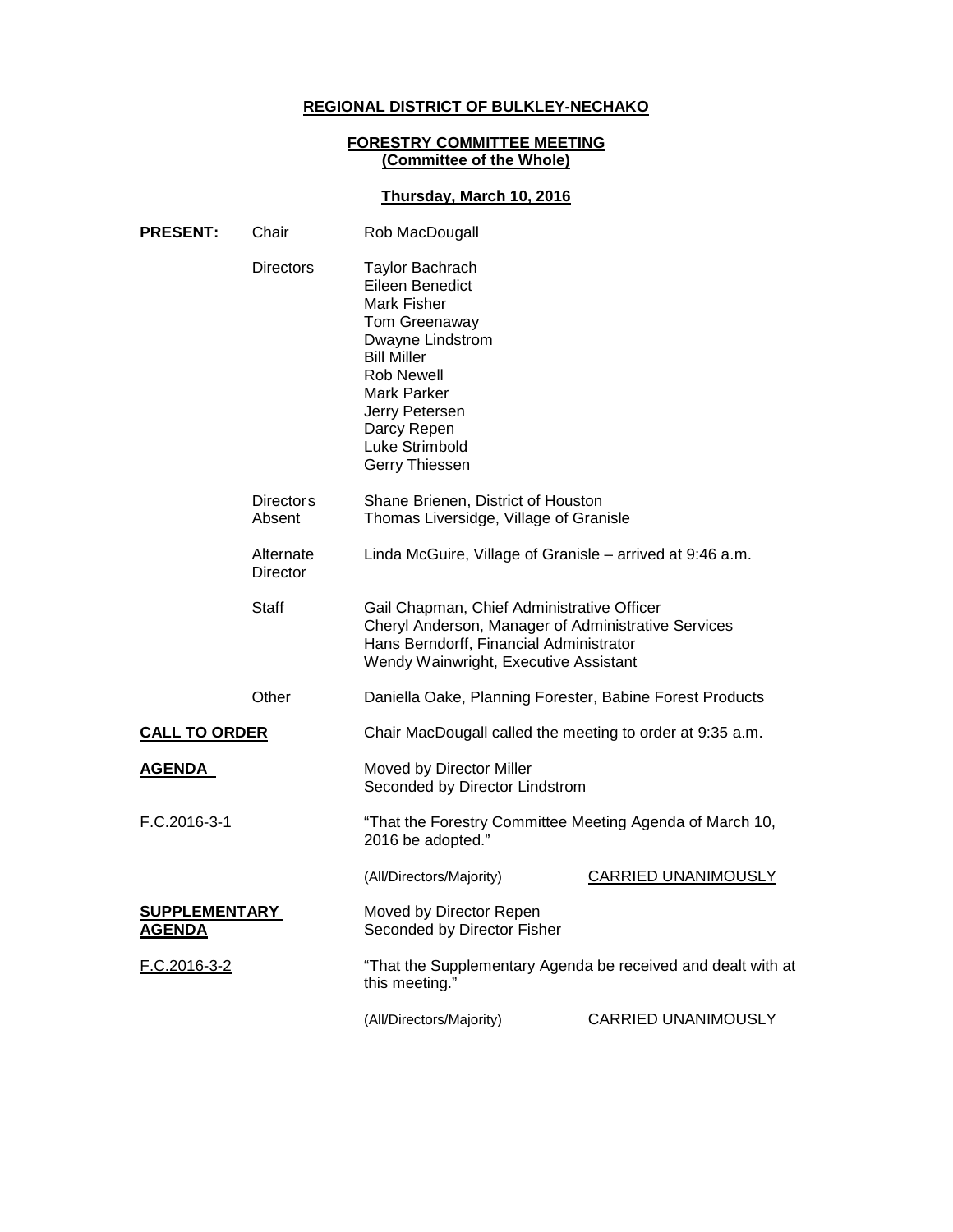Forestry Committee Meeting March 10, 2016 Page 2 **MINUTES**

| <b>Forestry Committee Meeting</b><br>Minutes - February 11, 2016 | Moved by Director Strimbold<br>Seconded by Director Miller<br>"That the Forestry Committee Meeting Minutes of February 11,<br>2016 be received." |                            |
|------------------------------------------------------------------|--------------------------------------------------------------------------------------------------------------------------------------------------|----------------------------|
| F.C.2016-3-3                                                     |                                                                                                                                                  |                            |
|                                                                  | (All/Directors/Majority)                                                                                                                         | <b>CARRIED UNANIMOUSLY</b> |

### **DISCUSSION ITEM**

### **Proposed 9 Axle Log Truck**

Chair MacDougall reported that the Ministry of Transportation and Infrastructure has issued permits for 9 Axle Log Trucks on Highway 27 and the North Road a secondary road north of Fort St. James.

Director Miller spoke with Ministry of Forests, Lands and Natural Resource Operations (MoFLNRO) regarding engagement during the investigation process in regard to the proposed 9 axle log truck configuration. He noted that there did not appear to be consultation. There has been numerous configuration changes in regard to log haul trailers in the past years. Some changes have impacted the ability for the trucks to maneuver around and through corners on Forest Service Roads.

Staff will contact Rob Phillips, Engineering Officer, Authorizations, Nadina, MoFLNRO, in regard to the impact of 9 axle log trucks on Forest Service Roads.

Director Lindstrom spoke of concerns in regard to the ability of the truck tractor being capable of pulling the loaded 9 axle log truck. Concerns were also brought forward in regard to the possible damage caused to the road systems and the cost to tax payers to repair the roads. Director Greenaway noted that Highway 27 was paved in the summer of 2015 and the edges of the road are already breaking away.

Log truck load sizes pre-mountain pine beetle were smaller due to the weight of green wood. As the mountain pine beetle wood become the focus, load sizes increased in volume to maintain the same weight on a load. Due to the impacts of the midterm timber supply and the removal of the mountain pine beetle wood there will be a return to pre-mountain pine beetle weights but with the increase to a 9 axle log truck the volume will not decrease. Concerns were discussed regarding the consequences of utilizing a 9 axle log truck.

Chair MacDougall intends to contact Jason Fisher, Director, Forest Sector Strategies, Competitiveness and Innovation Branch, MoFLNRO.

#### **CORRESPONDENCE**

| Correspondence | Moved by Director Bachrach<br>Seconded by Director Petersen |                                                                                                                   |  |
|----------------|-------------------------------------------------------------|-------------------------------------------------------------------------------------------------------------------|--|
| F.C.2016-3-4   | correspondence:                                             | "That the Forestry Committee receive the following"                                                               |  |
|                | Stewardship."                                               | -Wildfire Symposium Follow Up - February 29, 2016;<br>- BC Government News - B.C. Increases Investments in Forest |  |
|                | (All/Directors/Majority)                                    | <b>CARRIED UNANIMOUSLY</b>                                                                                        |  |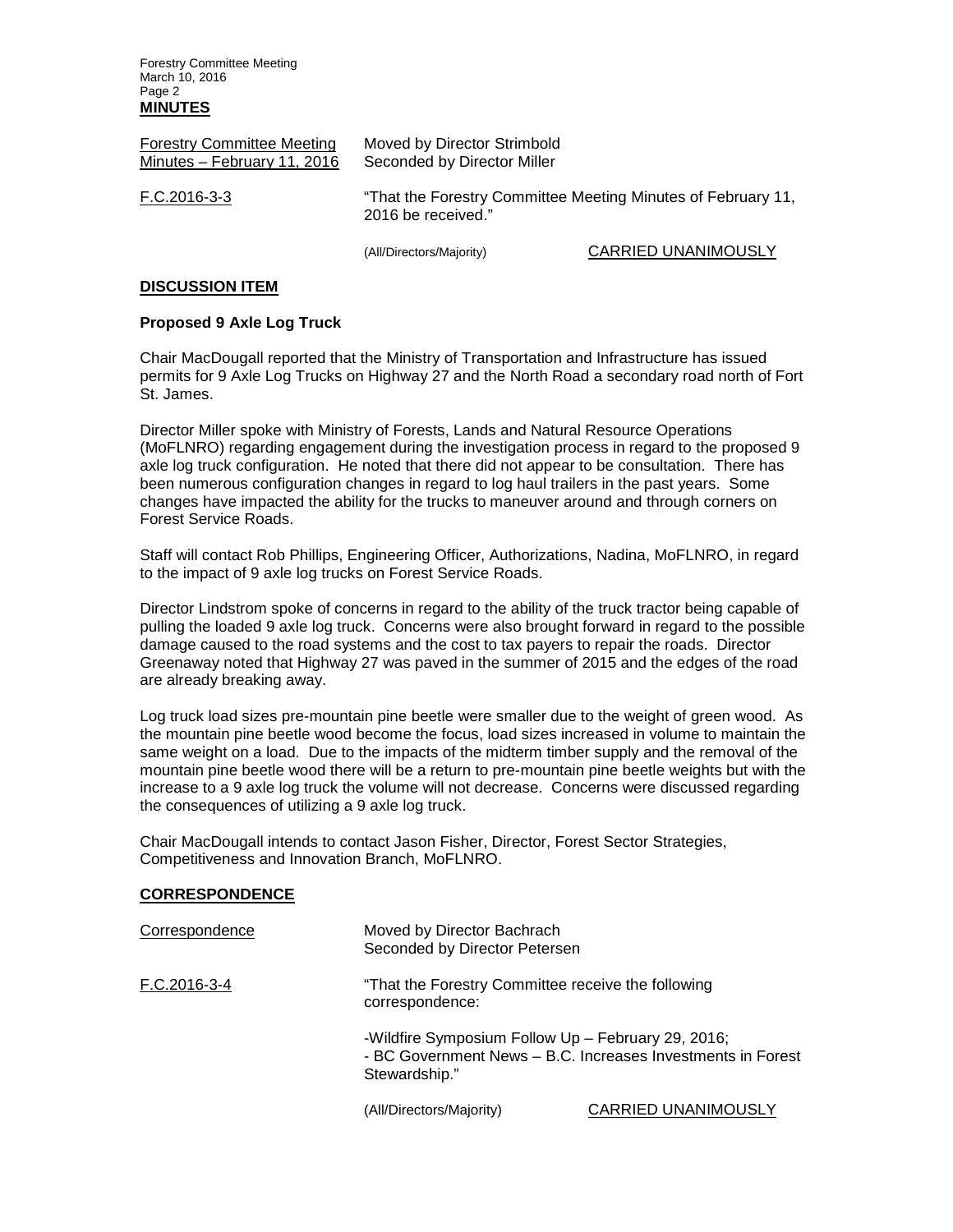Forestry Committee Meeting March 10, 2016 Page 3

#### **CORRESPONDENCE (CONT'D)**

Wildfire Symposium Follow Up – February 29, 2016 Director Miller provided an overview of the Wildfire Symposium Follow Up on February 29, 2016. He noted that there was very good discussion and that there is a commitment from all the stakeholders to move forward. The Ministry of Forests, Lands and Natural Resource Operations and Wildfire Management Branch indicated budget considerations have been made to continue to move forward.

Discussion took place regarding the Forest Enhancement Society of BC and possible funding opportunities. Further information is required in regard to the society and a future meeting will be scheduled once information is obtained in regard to the Forest Enhancement Society of BC. A tentative meeting date has been scheduled for April 5, 2016.

Director Miller noted that there is a commitment from each organization to have one person be part of the working group at a staff level and that either Chair MacDougall or himself will provide a political connection.

#### BC Government News – B.C. Increases Investments in Forest **Stewardship**

Director Petersen noted that the FireSmart program for home owners is very beneficial but mentioned that many rural residents do not have the equipment or resources to fire smart their property.

Director Miller noted that there have been gaps identified in regard to rural residents accessing/utilizing equipment and or contractor to complete fire smart work.

Discussion took place regarding the Regional District of Bulkley-Nechako including on its Business Directory web page a contractors list that can complete fire smart work for rural home owners.

Discussion took place regarding funding for private land hazard reduction. Staff will further investigate possible funding options.